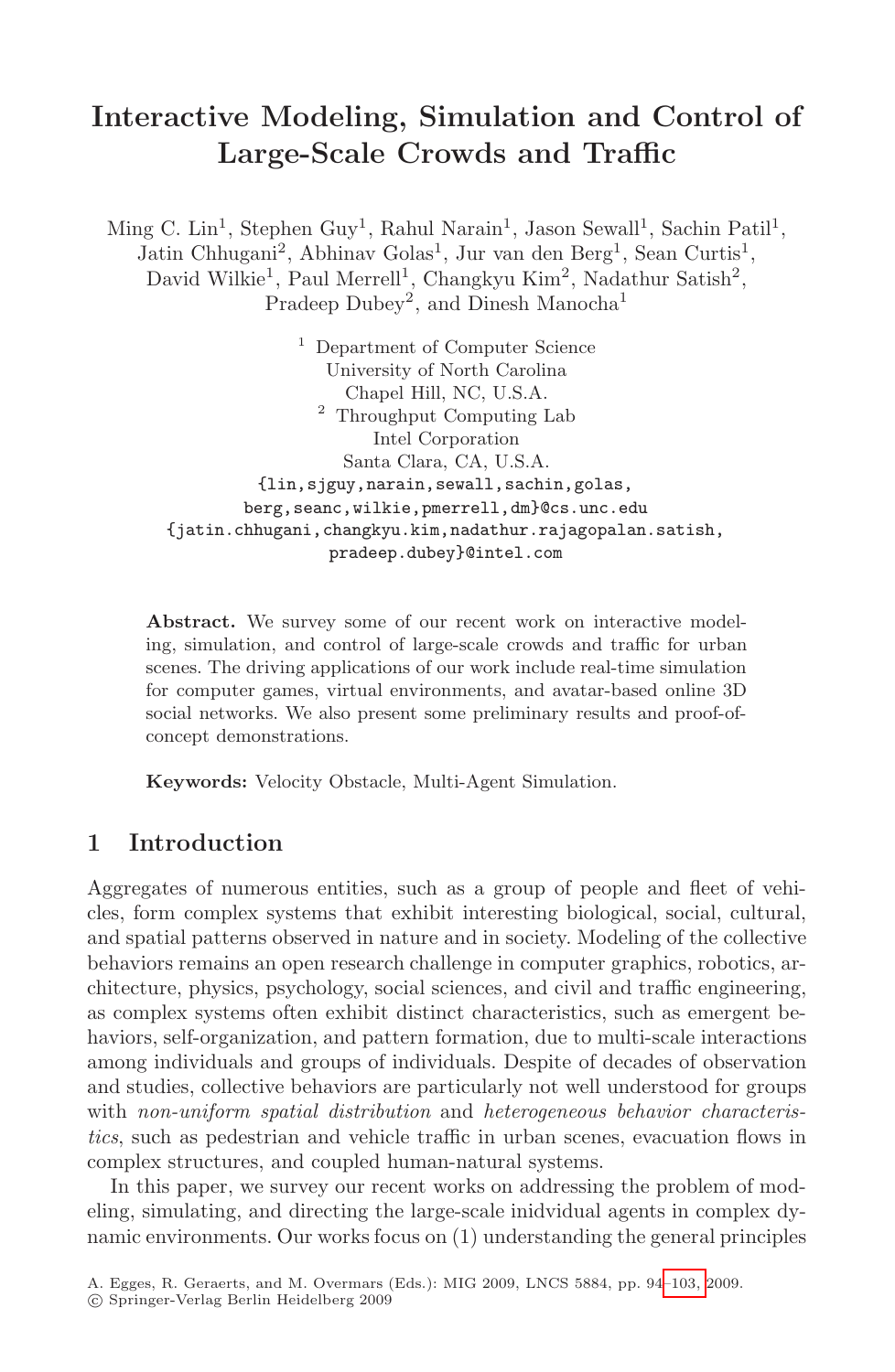that characterize the behavior of macroscopic dynamics for aggregate systems, and (2) identifying simplified, approximate models that capture their movement under varying conditions. This set of algorithms [and techniq](#page-9-1)ues can potentially provide computational tools for motion planning, [designing](#page-9-2) game plays, and developing simulation engines that are s[imple and](#page-9-3) easy to use for authoring games with numerous agents.

We present several complementary approaches for local collision avoidance and global navigation of multiple virtual entities in an interactive environment. These methods can be applied to interactive crowd simulation, motion synthesis, and coordination of multiple autonomous agents in computer games. These include (a) a new local collision avoidence algorithm between multiple agents  $[GCK<sup>+</sup>09]$ ; (b) a novel formulation to model aggregate dynamics of dense crowds [NGCL09]; (c) an efficient simulation method of continuum traffic [SWML09]; and (d) an effective approach to direct and control virtual crowds using navigational fields  $[PvdBC<sup>+</sup>09]$ . Each of these methods are targetted at modeling, simulating, and directin[g the inte](#page-9-1)raction between human crowds or vehicle traffic at various scales and densities[. They](#page-9-4) are complementary techniques that can be integrated to capture aggregate dynamics of a complex urban scene.

## **2 ClearPath**

We present a highly parallel and robust collision avoidance approach, *ClearPath*, for multi-agent simulation  $[GCK^+09]$ . Our formulation extends and generalizes the concept of *velocity obstacles* (VO) [FS98] for local collision avoidance among dynamic obstacles. We use an efficient velocity-obstacle based formulation that can be combined with any underlying multi-agent simulation. We show that local collision avoidance computations can be reduced to solving a quadratic optimization problem that mi[nimizes the](#page-9-5) [change in u](#page-9-6)nderlying velocity of each agent subject to non-collision constraints.

We introduce a polynomial-time algorithm for agents to compute collisionfree, 2D motion in a distributed manner. We pose the local collision avoidance problem for N agents as a combinatorial optimization problem. We extend the VO formulation by imposing additional constraints that can guarantee collision avoidance for each agent during the discrete interval. The Fast Velocity Obstacle (FVO) is defined using a total of four constraints. The *two* boundary cone constraints of the FVO are same as that of RVO [vdBLM08, vdBPS<sup>+</sup>08]:

$$
\text{FVO}_L{}^A_B(\mathbf{v}) = \phi(\mathbf{v}, (\mathbf{v}_A + \mathbf{v}_B)/2, \mathbf{p}_{ABleft}^{\perp}) \ge 0
$$
  
\n
$$
\text{FVO}_R{}^A_B(\mathbf{v}) = \phi(\mathbf{v}, (\mathbf{v}_A + \mathbf{v}_B)/2, \mathbf{p}_{ABright}^{\perp}) \ge 0
$$

Additionally, we impose *two* more types of constraints:

**Type-I Constraint - Finite time interval:** We only guarantee collision avoidance for the duration  $\Delta T$ . We compute a finite subset of the RVO cone that corresponds to the forbidden velocities that could lead to collisions in  $\Delta T$ . The truncated cone. Due to efficiency reasons, we replace  $\gamma_{AB}(\mathbf{v})$  with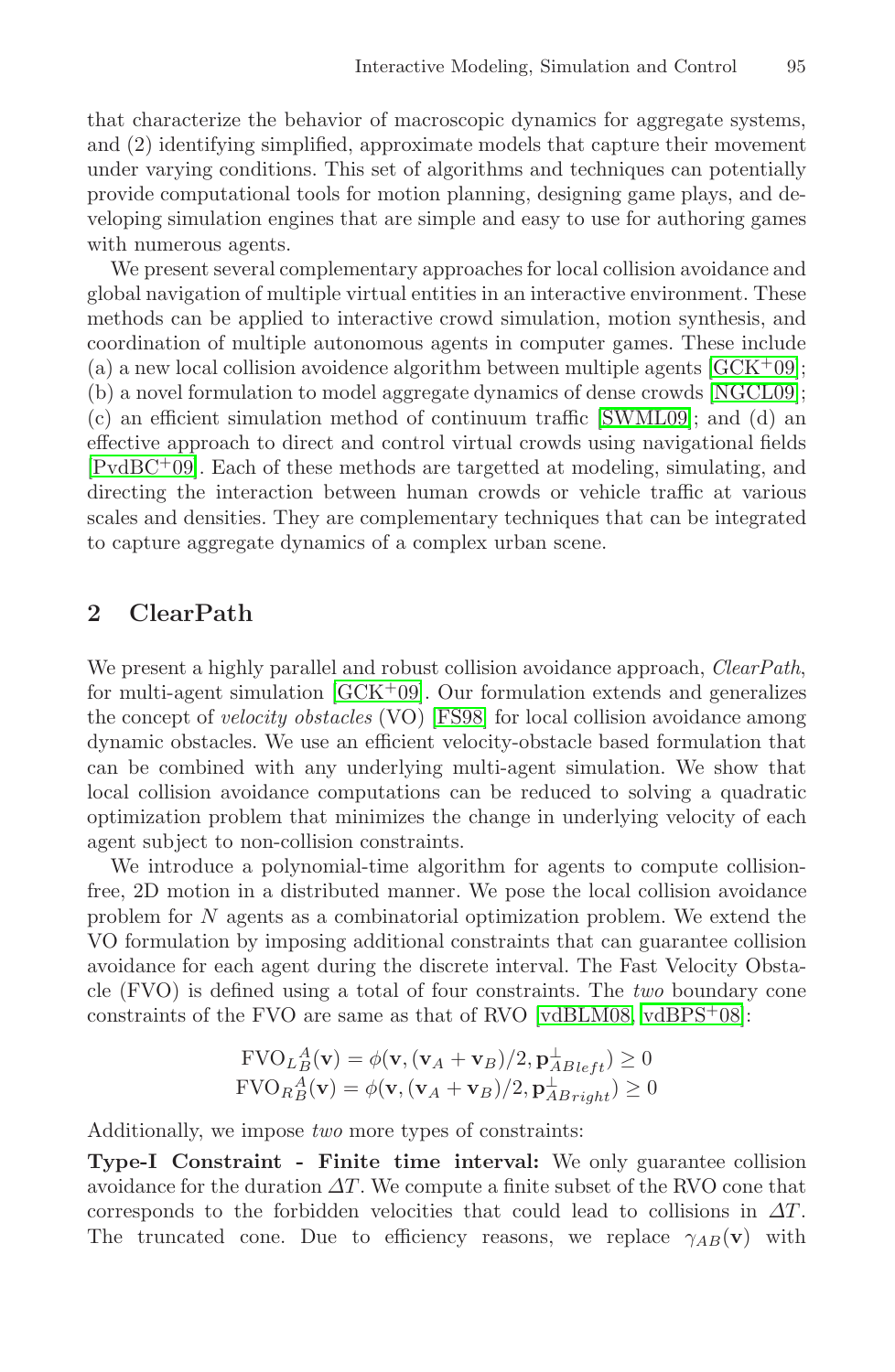96 M.C. Lin et al.

aconservative linear approximation  $\Gamma_{AB}(\mathbf{v})$ . This additional constraint is represented as  $FVO_T{}^A_B(\mathbf{v}) = \Gamma_{AB}(\mathbf{v}) = \lambda \left( M - \widehat{\mathbf{p}_{AB}^{\perp}} \times \eta, \mathbf{p}_{AB}^{\perp} \right)$ , where

$$
\eta = \tan\left(\sin^{-1}\frac{\mathbf{r}_A + \mathbf{r}_B}{|\mathbf{p}_{AB}|}\right) \times (|\mathbf{p}_{AB}| - (\mathbf{r}_A + \mathbf{r}_B)),
$$
and  

$$
M = (|\mathbf{p}_{AB}| - (\mathbf{r}_A + \mathbf{r}_B)) \times \widehat{\mathbf{p}_{AB}} + \frac{\mathbf{v}_A + \mathbf{v}_B}{2}
$$

**Type-II Constrain[t](#page-9-1) [-](#page-9-1) [Cons](#page-9-1)istent velocity orientation:** Without loss of generality, we force each agent to choose its *right* side and impose this constraint as  $\text{FVO}_C^A_B(\mathbf{v}) = (\phi(\mathbf{v}, \mathbf{p}_A, \mathbf{p}_{AB}^{\perp}) \leq 0)$ . This is also a conservative formulation to guarantee collision-free motion guarantee collision-free motion.

Any feasible solution to all of constraints, which are separately formulated for each agent, will guarantee collision avoidance. We solve this problem as a quadratic optimization function with non-convex linear constraints for each agent. It can be shown to be NP-Hard  $[GCK<sup>+</sup>09]$  for non-constant dimensions via reduction to quadratic integer programming. It has a polynomial time solution when the dimensionality of the constrains is constant – two in our case. In practice, ClearPath is more than one order of magnitude faster than prior velocity-obstacle based methods.

**P-ClearPath: Parallel Collision Avoidance:** We further show that ClearPath is amenable to data-parallelism and thread-level parallelism on commodity pr[oc](#page-3-0)essors and suggest a parallel extension. The resulting parallel extension, P-ClearPath, exploits the structure of our optimization algorithm and architectural capabilities such as gather/scatter and pack/unpack to provide improved data-parallel scalability. ClearPath operates on a per-agent basis in a distributed manner, finding each agent's nearest neighbors and computes a collison-free velocity w.r.t. those neighbors. There are *two* fundamental ways of exploring Data-Level parallelism (henceforth referred to as DLP).

**Intra-Agent:** Consider Fig. 1(a). For each agent, we explore DLP within the ClearPath computation. Since the agents operate in 2D, they can perform their X and Y coordinate updates in a SIMD fashion. This approach does not scale to wider SIMD widths.

**Inter-Agent:** Operate on multiple agents at a time, with each agent occupying a slot in the SIMD computation. This approach is scalable to larger SIMD widths, but needs to handle the following two issues:

1. Non-contiguous data access: In order to operate on multiple agents, ClearPath requires *gathering* their obstacle data structure into a contiguous location in memory. After computing the collision-free velocity, the results need to be *scattered* back to their respective non-contiguous locations. Such data accesses become a performance bottleneck without efficient *gather*/*scatter* operations.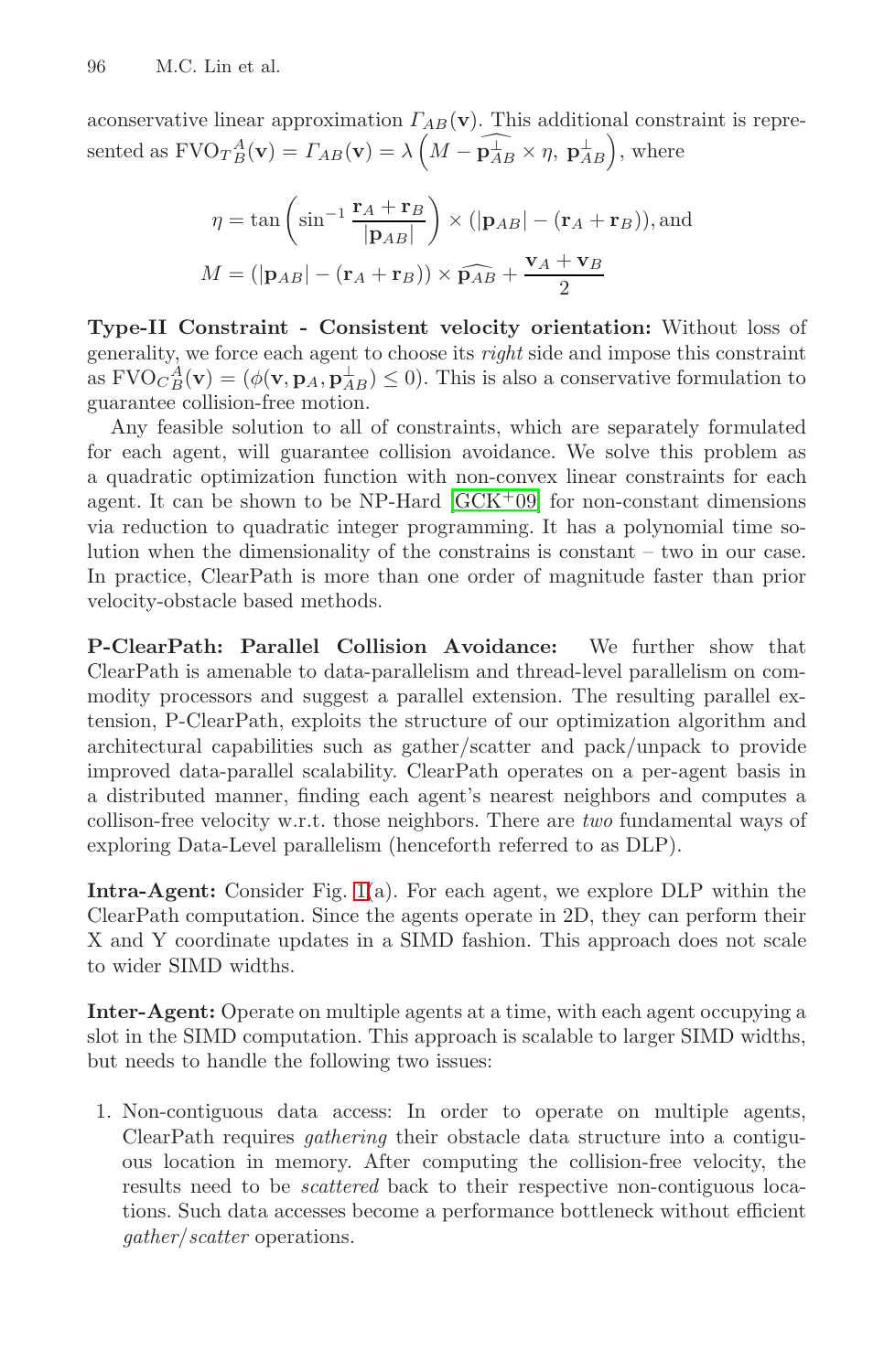

<span id="page-3-0"></span>**Fig. 1.** Data-Parallel Computations: (a) Intra-Agent SIMDfication for SSE; (b) Inter-Agent SIMDfication for wide SIMD

2. Incoherent branching: Multiple agents within a SIMD register may take divergent paths. This degrades SIMD performa[nc](#page-3-0)e, and is a big performance limiter during intersection computations and inside/outside tests. One or more of the agents may terminate early, while the remaining ones may still be performing comparisons.

Current SSE architectures on commodity CPUs do not have efficient instructions to resolve the above two problems. Hence, we used the intra-object SIMDfication approach and obtain only moderate speedups. P-ClearPath adopts the Interagent approach, and performs computation on  $K$  agents together. Fig. 1(b) shows a detailed mapping of the various steps in ClearPath algorithm. For collisionfree velocity computation, each agent  $A_i$  is given as input its neighboring velocity obstacles (truncated cones) and the desired velocity. For more detail, see  $[GCK+09]$ .

**Results:** We evaluate its performance in various scenarios on different platforms like current multi-core CPUs and the upcoming many-core processor codenamed Larrabee. In practice, P-ClearPath demonstrates 8-15X speedup on a conventional quad-core processor over prior VO-based algorithms on similar platforms. When executed on a Larrabee simulator with 32-64 cores, P-ClearPath achieves additional speedup of up to 15X, resulting in up to 100-200X speedup over prior VO-based approaches.

Overall, for simple game-like scenarios with a few hundred agents, P-ClearPath takes about 2.5 milliseconds on a single Larrabee core, while a complex simulation with few hundreds of thousands of heterogeneous agents takes only 35 milliseconds on the simulated 64-core Larrabee processor. To the best of our knowledge, P-ClearPath is the first scalable collision avoidance algorithm for multi-agent simulations with a few hundred thousand agents at interactive rates.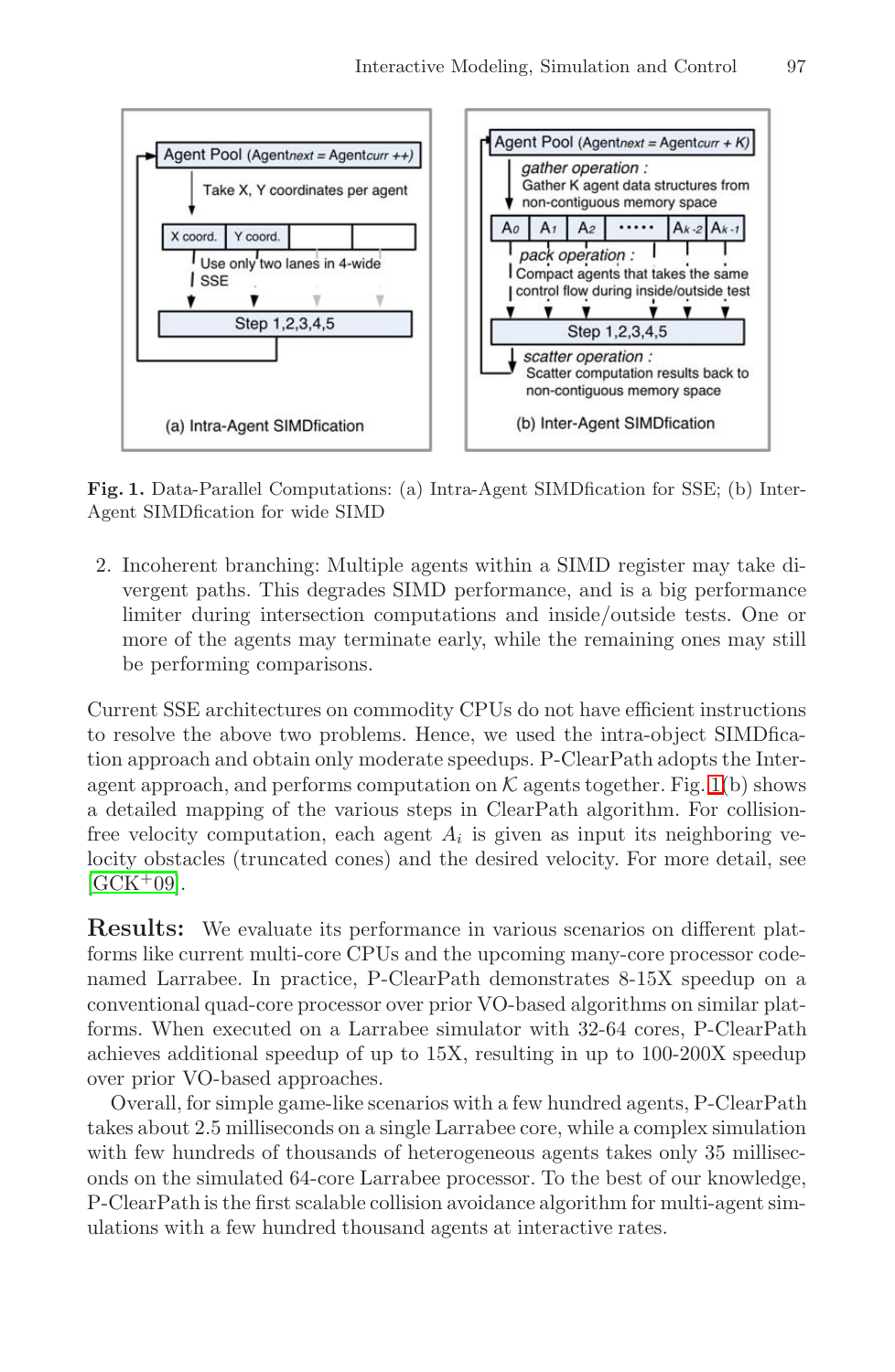98 M.C. Lin et al.

## **3 Hybrid Crowds**

Dense crowds exhibit a low interpersonal distance and a corresponding loss of individual freedom of motion. This observation suggests that the behavior of such crowds may be modeled efficiently on a coarser level, treating its motion as the flow of a single aggregate system. Based on such an abstraction, we develop a novel inter-agent avoidance model which decouples the computational cost of local planning from the number of agents, allowing very large-scale crowds consisting of hundreds of thousands of agents to be simulated scalably at interactive rates.

Our method combines a Lagrangian representation of individuals with a coarser Eulerian cr[owd mode](#page-9-2)l, thus capturing both the discrete motion of each agent and the macroscopic flow of the crowd. In dense crowds, the finite spatial extent occupied by humans becomes a significant factor. This effect introduces new challenges, as the flow varies from freely compressible when the density is low to incompressible when the agents are close together. This characteristic is shared by many other dynamical systems consisting of numerous objects of finite size, including granular materials, hair, and dense traffic. We propose a new mathematical formulation to model the dynamics of such aggregate systems in a principled way, which is detailed in [NGCL09].





**Fig. 2.** Some examples of large, dense crowds simulated with our technique. (a) 100,000 pilgrims moving through a campsite. (b) 80,000 people on a trade show floor. (c) 10,000 agents attempt to cross over to the opposite points of a circle and meet in the middle, before forming a vortex to resolve the deadlock. (d) 25,000 pilgrims with heterogeneous goals in a mosque.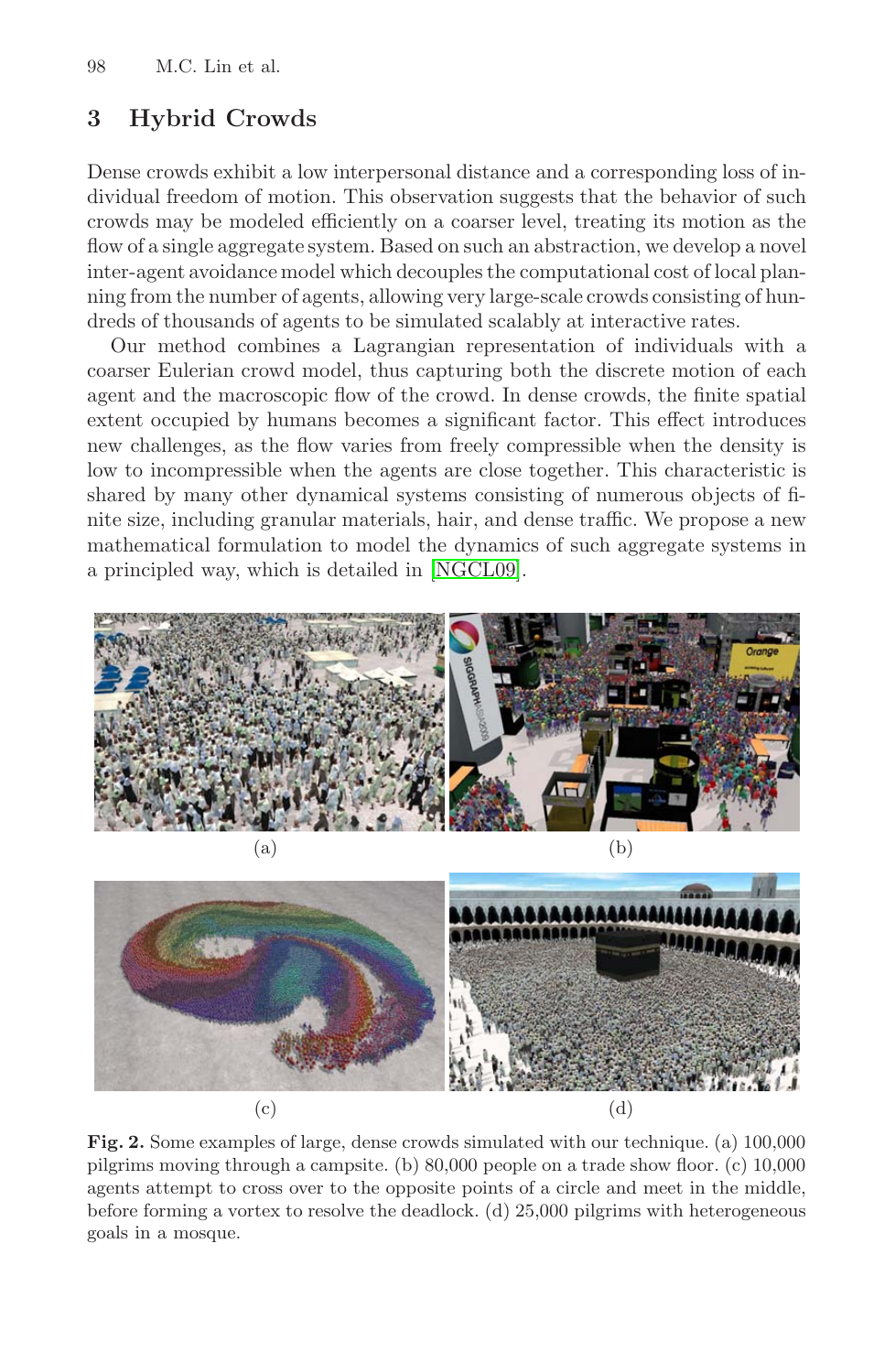**Results:** Fig. 2 shows some of our results for dense crowds of up to 100,000 agents closely packed in complex scenes simulated at interactive rates with our techniques. We measured the performance of our algorithm on an Intel Core i7-965 machine at 3.2 GHz with 6 GB of RAM. Even with very large numbers of agents, we can achieve close to interactive performance. Our method supports [g](#page-9-7)eneral scenarios with indepe[ndent,](#page-9-8) [heterog](#page-9-9)eneous agents; the number of unique goals has no effect on the performance.

#### **4 Continuum Traffic**

There exists a vast amount of literature on modeling and simulation of traffic flows, with existing traffic simulation techniques generally focusing on either microscopic [CSS00] or macroscopic behaviors ([AR00, Zha02]). However, little attention has been paid to the possibility of extending macroscopic models to produce detailed 3D animations and visualization of traffic flows.

<span id="page-5-0"></span>

**Fig. 3.** Images from our traffic simulator: (a) A bird's-eye view of a busy intersection; (b) a traffic jam occurring on a highway

In this section, we present an overview of a method for efficient simulations of large-scale, real-world networks of traffic using macroscopic (continuum-level) dynamics that uses microscopic, individual vehicle information to display each vehicle [SWML09]. We model the movement of many vehicles with a single computational cell — while individual vehicle information facilitates visual representation and allows for per-vehicle information be incorporated into the large-scale simulation.

Our technique produces detailed, interactive simulation of traffic flows on a wide variety of road types, including urban streets, multi-lane highways, and winding rural roads. Our approach extends a continuum, per-lane flow model by introducing a novel model of lane changes that uses our discrete vehicle representation. We introduce new techniques for describing the behavior of vehicles at intersections. This simulation technique is able to effectively utilize the processing power of many-core shared memory architectures for scalable simulation.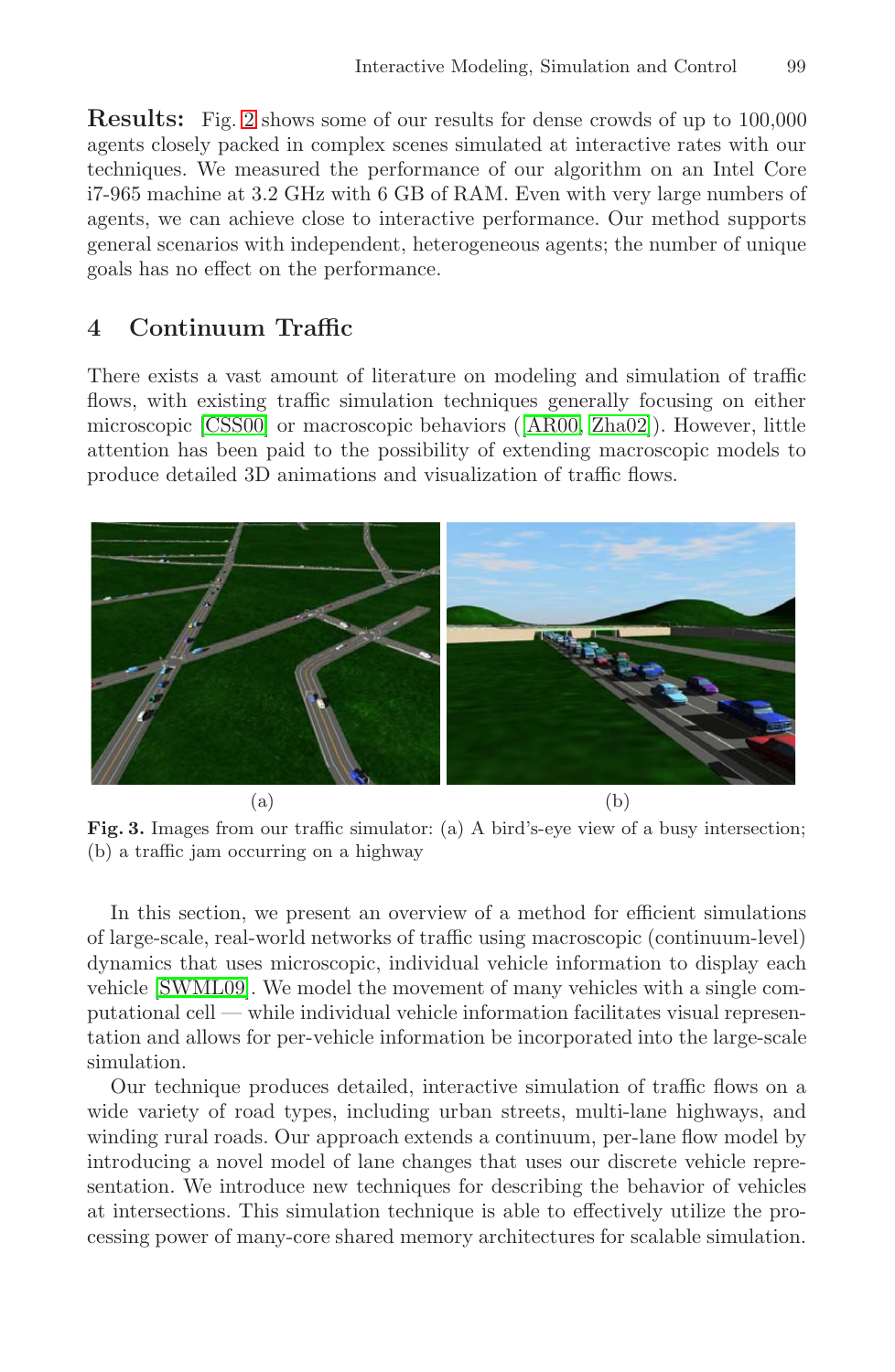100 M.C. Lin et al.

We also validate the results of our traffic simulations with real-world observed traffic flows.

**Results:** We have tested our technique on a number of synthetic road networks, a digital representation of a modest-sized city, and on a high-volume traffic on a short segment of freeway. Our city data set features sparse rural roads, short dense arrangements punctuated with stoplights, and a highway running through it. This data set was automatically generated from publicly-available GIS data from the US Census Bureau's TIGER database, which is widely available and has excellent coverage of [the](#page-5-0) roads in the United States. Fig. 3 shows vehicles from our simulation of the six-lane stretch of I-80 freeway in Emeryville, California and the results of our simulation.

Our approach leverages an inexpensive continuum solve with a lightweight, particle-like visual representation of each vehicle to produce realistic motion synthesis of vehicle motion on large networks. Rather than be input-sensitive to the number of vehicles in the network, the compute expense of our technique is directly related to the number of computational cells that must be update each step. The small city data data set shown in Fig. 3 covers an area over 23 square kilometers and contains over 180 km with of lanes. The scenarios in the accompanying video have as many as 2500 vehicles in the network at a given time, and these simulations can be peformed on a single core of an Intel Core2 process at frame rates in excess of 120 video frames/second.

## **5 Directing Crwods Using Navigation Fields**

Most existing agent-based systems assume that each agent is an independent decision making entity. Some of the metho[ds also focus](#page-9-10) on group-level behaviors and complex rules for decision making. The problem with these approaches is that interactions of an agent with other agents or with the environment are often performed at a local level and can sometimes result in undesirable macroscopic behaviors. Due to the complex inter-agent interactions and multi-agent collision avoidance, it is often difficult to generatedesired crowd movements or motion patterns that follow the local rules.

In this work, we address the problem of directing the flow of agents in a simulation and interactively control a simulation at runtime [PvdBC<sup>+</sup>09]. Our approach is mainly designed for goal-directed multi-agent systems, where each agent has knowledge of theenvironment and a desired goal position at each step of the simulation. The goal position for each agent can be computed from a higher-level objective and can also dynamically change during the simulation.

Our approach uses discretized *guidance fields* to direct the agents. Based on these inputs, we compute a unified, goal-directed, smooth *navigation field* that avoids collisions with the obstacles in the environment. The guidance fields can be edited by a user to interactively control the trajectories of the agents in an ongoing simulation, while guaranteeing that their individual objectives are attained. The microscopic behaviors, such as local collision avoidance, personal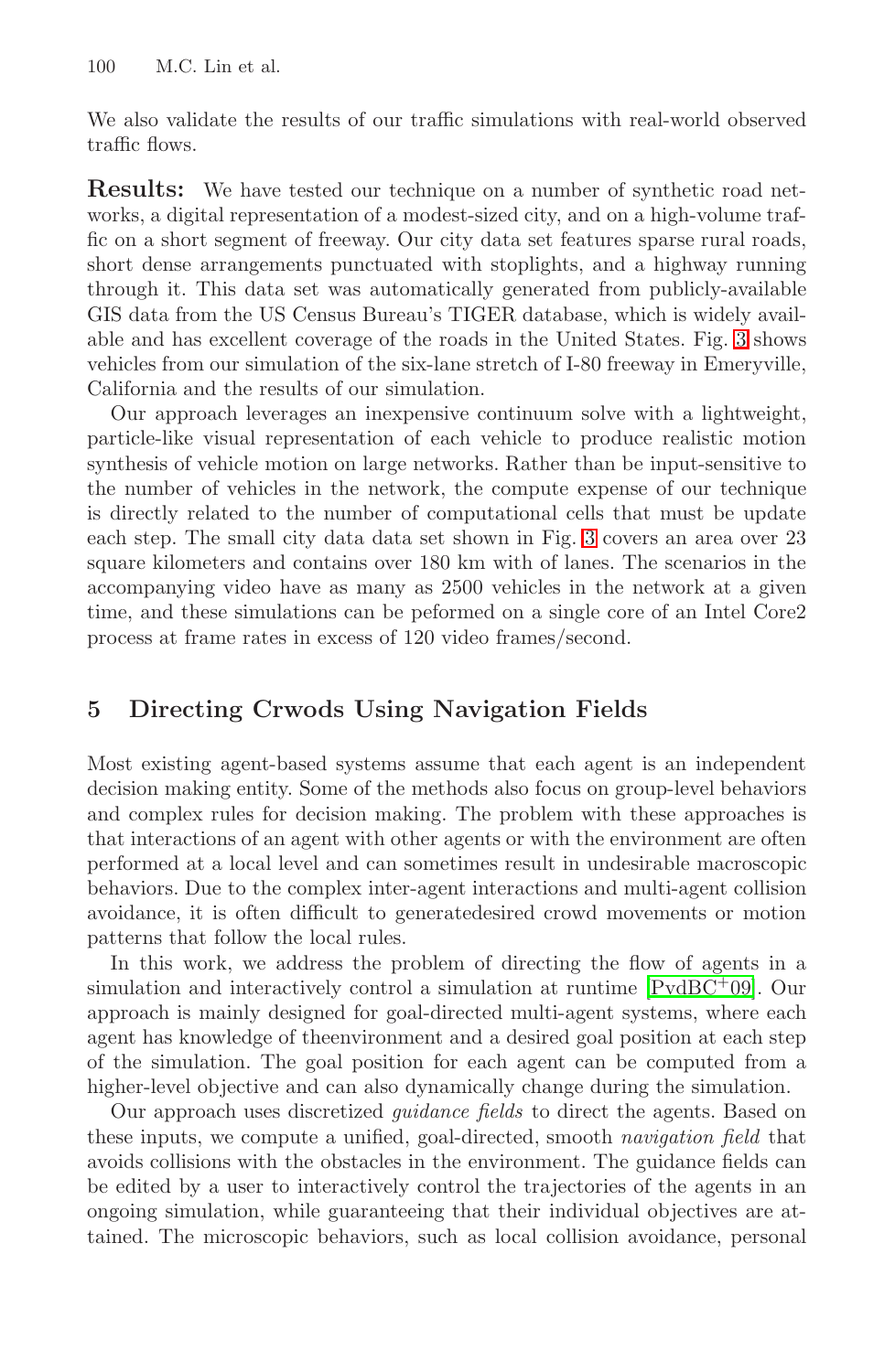

Fig. 4. Motion patterns d[ete](#page-8-0)cted in a video of a crosswalk in Hong Kong. (a,b,c) Frames from the original video; (d) Motion flow field; (e) Detected motion patterns.

space and communication between individual agents, are governed by the underlying agent-based simulation algorithm.

**Results:** This approach is general and applicable to a variety of existing agentbased methods. We illustrate the usefulness of our approach in the context of several simulation scenarios shown in Fig. 5. The user edits the simulation by specifying guidance fields, that are either drawn by the user or extracted from a video sequence (Fig. 4). The overall approach can be useful from both artistic and data-driven perspectives, as it allows the user to interactively model some macroscopic phenomena and group dynamics.

#### **6 Discussion**

In this paper, we have presented a brief survey of algorithms for real-time collision avoidance, modeling, simulation, and control of multiple virtual agents, including both humans and vehicles, in dynamic scenes. We also demonstrated their applications on interactive crowd simulation for games and virtual environments.

Among these methods, ClearPath is designed to take advantages of upcoming many-core architectures to achieve real-time collision avoidance of hundreds of thousands of discrete agents at interactive rates. In contrast, our hybrid representation for large-scale crowds are better suited for highly dense scenarios, capable of simulating upto millions of indvidiual agents in nearly real time by exploiting their constrained movement. But, its implementation on many-core architecture is yet to be explored.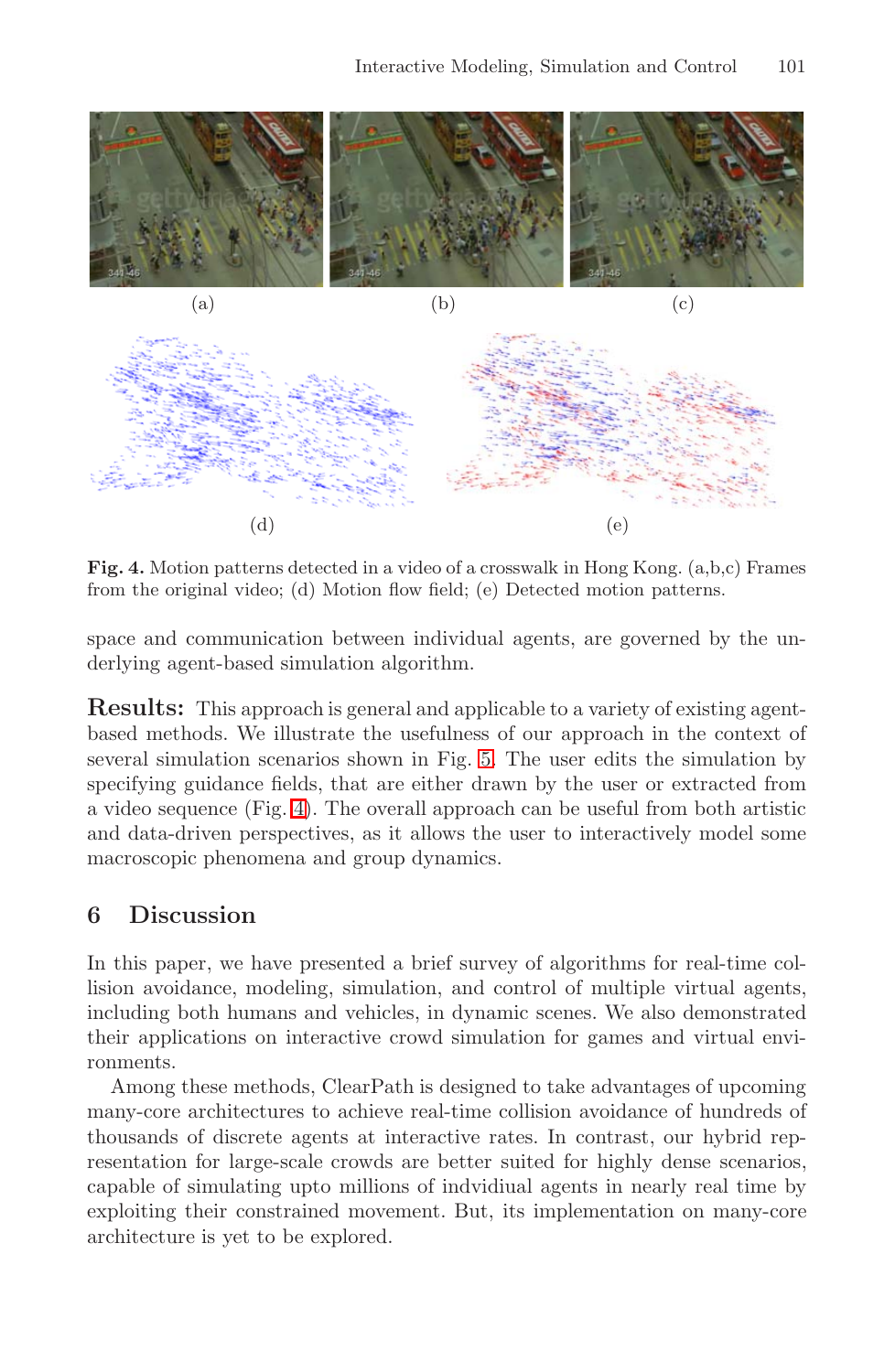



<span id="page-8-0"></span>**Fig. 5. Crosswalk Simulation**: (a) Video-based motion patterns from Figure 4(e) used as guidance fields; (b) Agent motion generated by the navigation fields. (c) Sketchbased guidance fields to specify lane formation in the simulation; (d) Lane formation generated by goal-directed navigation fields.

Our simulation technique for modeling continuum traffic is a high-level, macroscopic method for simulating a wide variety of traffic condition. We would like to further develop the idea of a coupled continuum-discrete traffic simulation to take advantage of the unique advantages each has to offer; continuum models are fast and can handle large areas inexpensively, while discrete models are capable of describing more individualistic behavior. Another natural extension would be an integration of traffic and crowd simulations to model a urban scene in all aspects.

Our current approach to direct and control crowds using navigation fields is general and versatile. It can use any low-level collision avoidance algorithm. The system allows the user to specify the navigation fields by either sketching paths directly in the scene via an intuitive authoring interface or by importing motion flow fields extracted automatically from crowd video footage. This technique is complementary to other methods and most suitable for interactive editing and testing during the conceptual game design.

**Acknowledgments.** The research presented here is supported in part by Army Research Office, Intel, National Science Foundation, and DARPA/RDECOM.